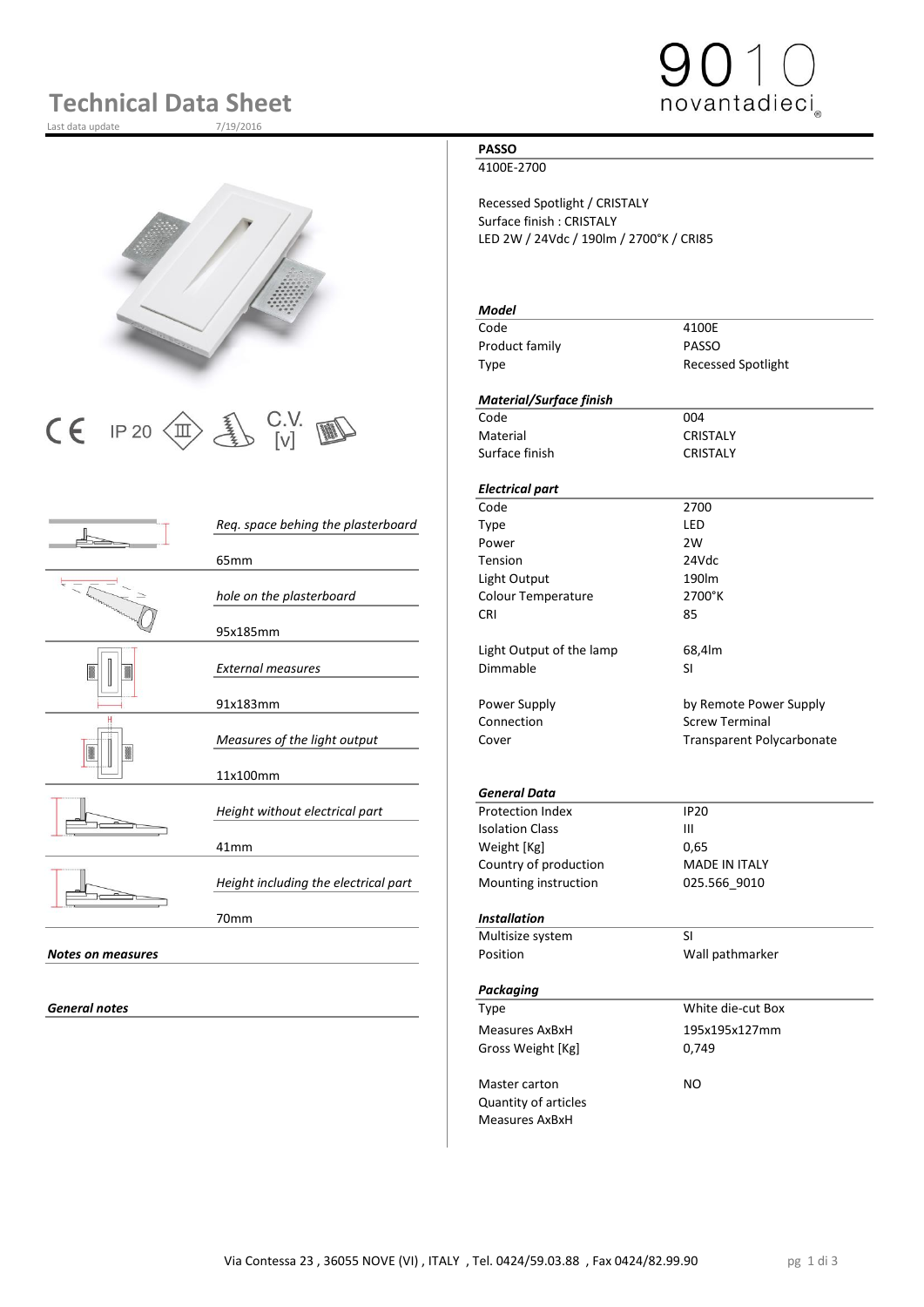# **Technical Data Sheet**



#### **Fotometric Data**



|                   | Electrical part          | 2700_B     | <b>Illuminance</b> | 0.3 <sub>m</sub> | 893Iux    |
|-------------------|--------------------------|------------|--------------------|------------------|-----------|
| $-90^\circ$       | Power                    | 2W         |                    | 0.5m             | $321$ lux |
|                   | <b>Light Output</b>      | 190lm      |                    | 1m               | 80lux     |
| 250               | Colour Temperature       | 2700°K     |                    |                  |           |
| $60^\circ$<br>500 | <b>CRI</b>               | 85         |                    |                  |           |
| 750               | Lamp Light Output        | 36%        |                    |                  |           |
| 1000              | Light Output of the lamp | 68,4lm     |                    |                  |           |
| 1250              | <b>Beam Angle</b>        | $53^\circ$ |                    |                  |           |
| 30                | <b>Beam Inclination</b>  | $33^\circ$ |                    |                  |           |
| Accessories       |                          |            |                    |                  |           |

#### *Housing Box for Brickwork*



 *Measures* 95X185X65mm  *Measures of the hole on Brickwork* 125X215X75mm

#### *Standard Power Supply*





 *Measures* 130x42x23mm *Measures* 167x45x30mm *Measures* 157x54x36mm  *Power* 12W *Power* 36W *Power* 60W  *Input* 220-240V~W *Input* 220-240V~W *Input* 220-240V~W  *Output* 24Vdc *Output* 24Vdc *Output* 24Vdc



*Dimmable Power Supply*



*Code* 026.219 **Code** 026.209<br> *Measures* 155x51x26mm *Measures* 125x82x29mm  *Measures* 155x51x26mm *Measures* 125x82x29mm  *Power* 21,6W *Power* 60W  *Input* 220-240V~W *Input* 220-240 V~W  *Output* 24Vdc *Output* 24Vdc  *Dimmable* PUSH/0-10V/DALI *Dimmable* PUSH/1-10V